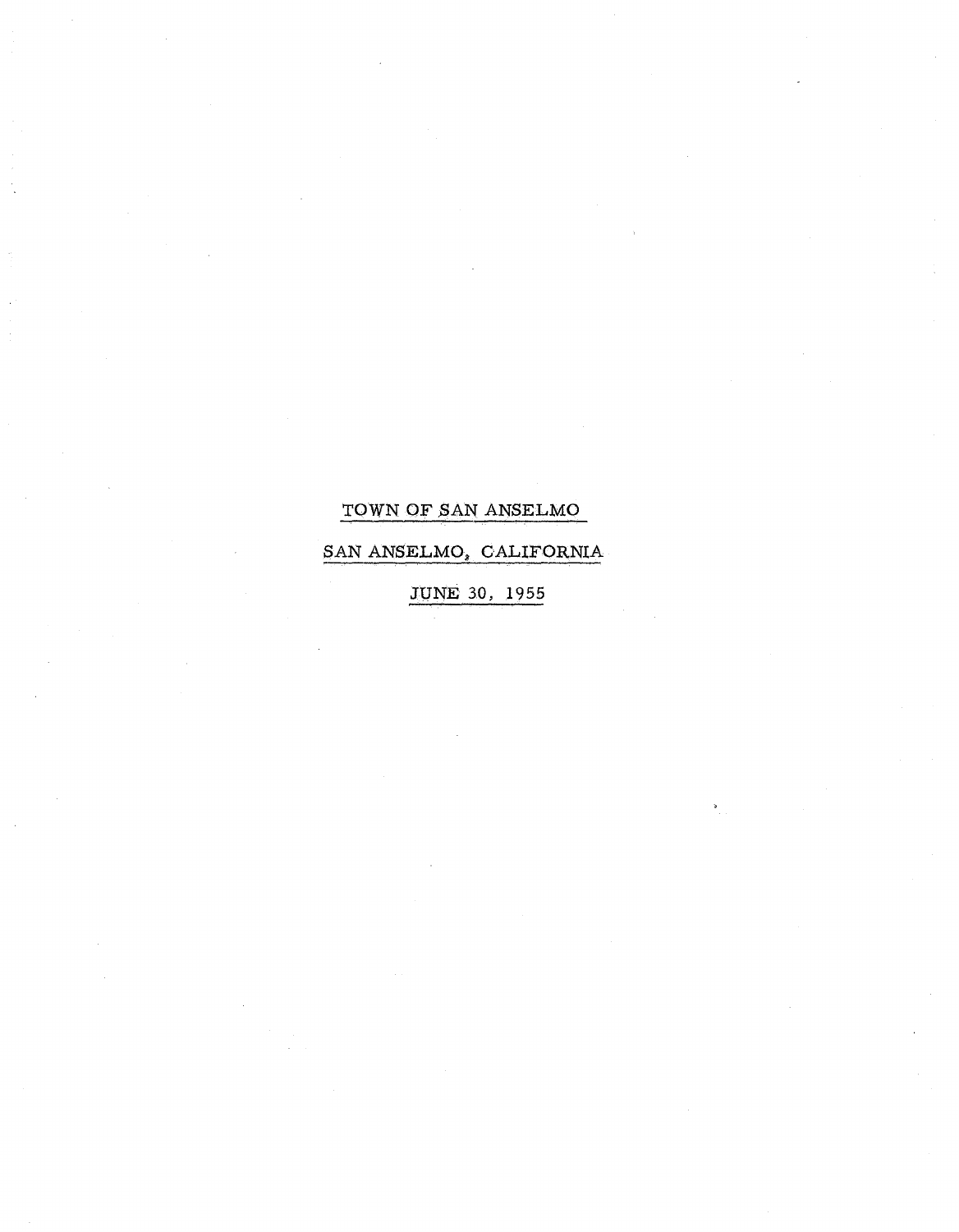#### GEORGE W. FRANZMAN CERTIFIED PUBLIC ACCOUNTANT

1010 B STREET SAN RAFAEL. CALIFORNIA

#### September 8, 1955

The Honorable Mayor and City Council of the Town of San Anselmo San Anselmo, California

### Gentlemen:

In accordance with instructions received, we have made an examination of the financial records of the Town of San Anselmo for the fiscal year ended June 30, 1955, and beg to submit herewith the following exhibits:

|  | EXHIBIT A - SUMMARY OF REVENUES AND EXPENDITURES |
|--|--------------------------------------------------|
|  | EXHIBIT B - ANALYSIS OF REVENUES                 |
|  | EXHIBIT C - ANALYSIS OF EXPENDITURES             |
|  | EXHIBIT D - STATEMENT OF CHANGES IN FUNDS        |

The accounts as set forth in these exhibits closely follow the classifications outlined in the annual report to the State Controller.

### SCOPE OF THE EXAMINATION

The cash on deposit with the banks at June 30th was confirmed direct from these depositaries, as were the bonds which have been deposited by them to secure such deposits. The following is a summary of these securities:

### FIRST WESTERN BANK AND TRUST COMPANY-OAKLAND for the account of BANK OF AMERICA

| Alameda High School District 4-3/4 1959          | \$13,000.00  |
|--------------------------------------------------|--------------|
| Eden Township Hospital District 2-3/4 1965       | 30,000.00    |
| Eureka City Improvement 2-3/4 1972-74            | 70,000.00    |
| Napa Union High School District 1-1/2 1964       | 30,000.00    |
| Paso Robles Union High School District 2 1959-62 | 36,000.00    |
|                                                  | \$179,000.00 |

### BANK OF AMERICA-SAN FRANCISCO for the account of the AMERICAN TRUST CO., SAN ANSELMO

| Palo Alto Unified School District 1-3/4 1959 | \$60,000.00  |
|----------------------------------------------|--------------|
| San Francisco Hetch Hetchy Water 2-1/2 1965  | 40,000,00    |
|                                              | \$100,000.00 |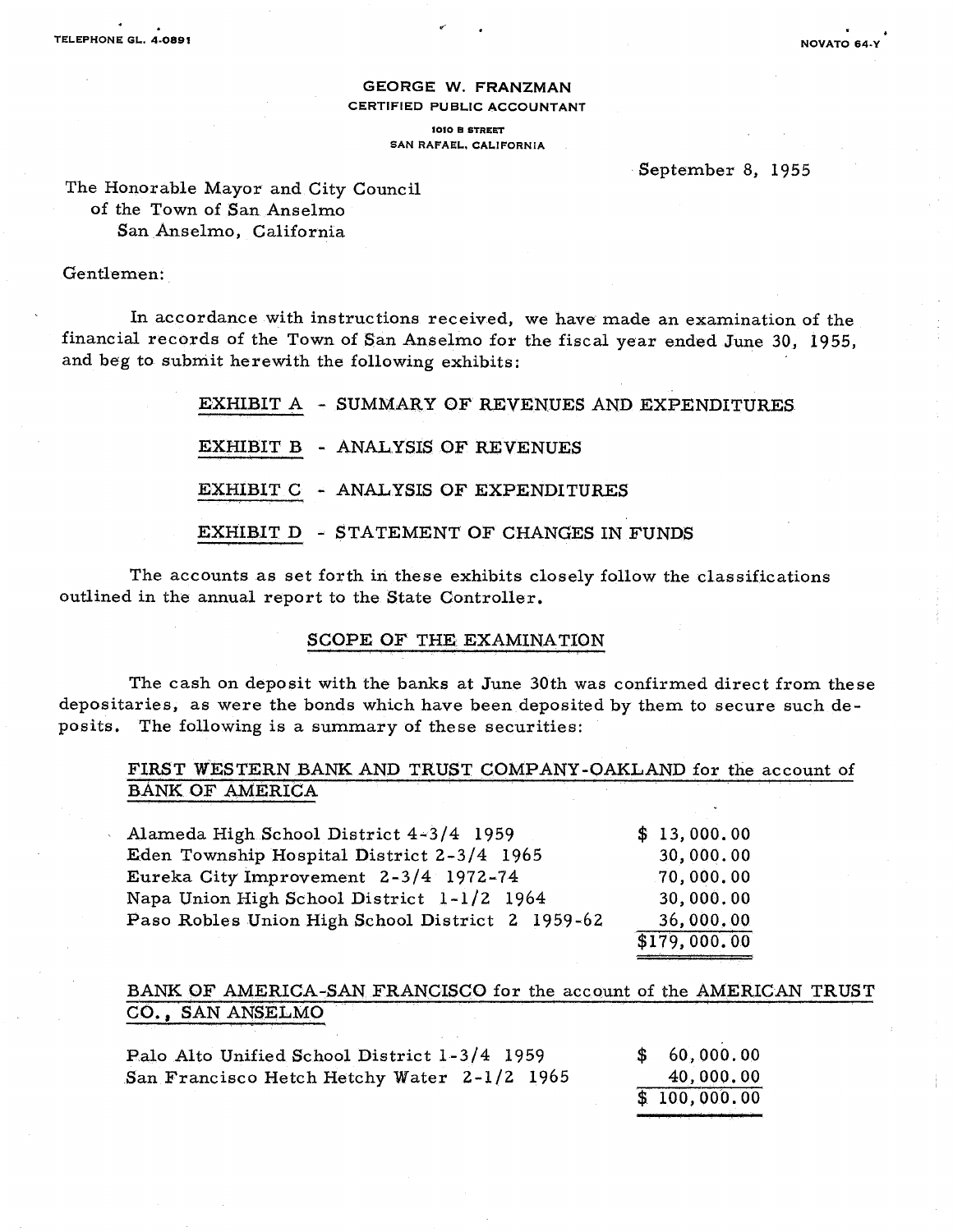While the market value of the above securities was not available, it would appear that their value is adequate for the security of such deposits.

The collection of city licenses, miscellaneous revenues and deposits, was ,verified by reference to the stubs of receipts issued for such payments, and the amounts received traced into the bank accounts. By reason of amendments to State legislation effective in 1952, fines are now levied and collected by the Municipal Courts and are apportioned to the various municipalities on a percentage basis established by such law. These apportionment checks were traced through the records into the bank accounts along with other revenues. The Police Department maintains a complete record of citations issued by the Department as well as fines collected against these citations, so that control is exercised over them and any open items can be traced back to the Oourt.

This examination did not cover a detailed check of all transactions, and only test checks were made of various items of records. Such checks were made of the cancelled warrants returned during the year by the banks. These warrants were examined for approval by the Finance Committee, and the arithmetical accuracy of the items appearing upon the attachments checked.

The Assessment lists were test checked for arithmetical accuracy and the calculation of the total tax assessment was verified. The taxes collected were apportioned to the proper funds on the basis of the following rates and in the respective amounts.

|                           | Rate | $\%$   | Amount        |
|---------------------------|------|--------|---------------|
| General Fund              | 1.00 | 83.33  | \$147, 823.23 |
| Library Fund              | . 11 | 9.17   | 16, 261. 21   |
| Parks and Recreation Fund | .09  | 7.50   | 13, 304, 15   |
| <b>TOTAL</b>              | 1.20 | 100.00 | \$177, 388.59 |
|                           |      |        |               |

Delinquencies at June 30, 1955 amounted to  $$2, 885. 10$ . No attempt was made to circularize these accounts for their confirmation by the taxpayers.

There are no General obligation bonds outstanding at the end of the year. The Street Improvement Bonds and Street Assessment Bond Fund was credited during the year with collections on delinquencies amounting to \$3,387.88, which amount will be apportioned to the other Funds during the subsequent year.

If there is anything further in respect to these accounts, we shall be pleased to furnish it to you upon request.

We wish to take this opportunity of expressing our appreciation for the co-opera-' tion extended to us by the staff in the City Clerk's office.

Yours very truly,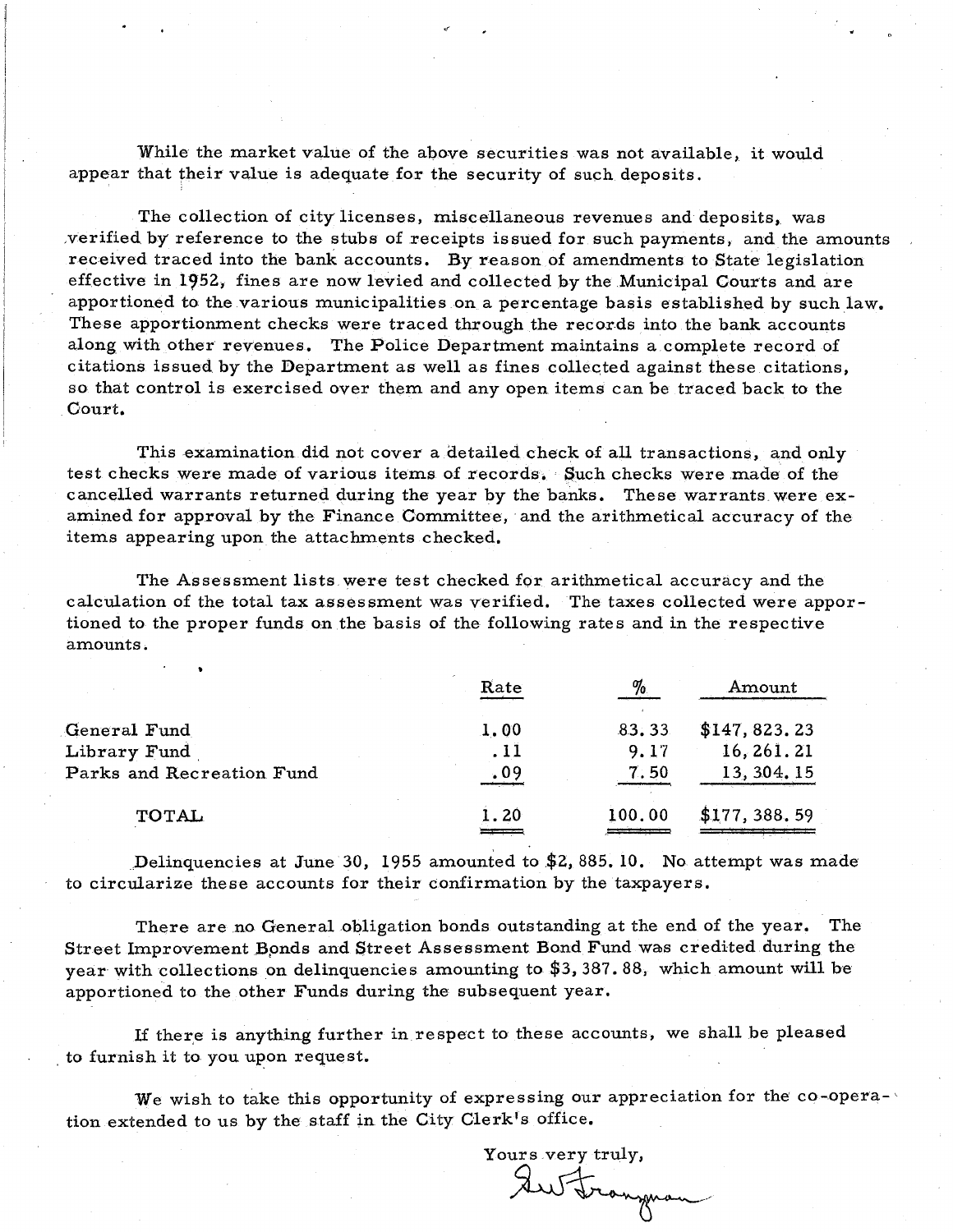$\mathbf E$ XHIBIT A

## TQWNOF SAN ANSELMO SUMMARY OF REVENUES AND EXPENDITURES FISCAL YEAR ENDED JUNE 30, 1955

# Available Gash- July 1, 1954

## \$ 70,047.63

### Revenues:

| General Property Tax               | \$177,388.59   |                                        |
|------------------------------------|----------------|----------------------------------------|
| Delinquency Penalties              | 1,792.24       |                                        |
| Licenses and Permits               | 37, 938. 97    |                                        |
| Fines and Penalties                | 10,025.95      |                                        |
| Privileges                         | 6,364.06       |                                        |
| Sale of Property                   | 110.00         |                                        |
| Subventions and Grants             | 96, 371.93     |                                        |
| <b>Inspection Fees</b>             | 579.50         |                                        |
| Library Rentals and Fines          | 3, 130, 85     |                                        |
| <b>Sundry Receipts</b>             | 7, 276. 74     |                                        |
| Performance Bond Deposits          | 1,365.00       |                                        |
| Employee Taxes Withheld            | 20, 574.60     |                                        |
|                                    |                | $\frac{362,918.43}{1}$<br>\$432,966.06 |
| Expenditures;                      |                |                                        |
| Legislative                        | 1,878.64       |                                        |
| Finance Office and Accounts        | 14, 658, 25    |                                        |
| Law Office and Accounts            | 2,400.00       |                                        |
| Other General Offices and Accounts | 4,005.19       |                                        |
| Elections                          |                |                                        |
| General Government Buildings       | 9,655.72       |                                        |
| Protection to Person and Property  | 160, 221, 26   |                                        |
| <b>Streets</b>                     | 105, 268. 93   |                                        |
| Education and Library              | 18, 828, 61    |                                        |
| Recreation, Trees and Playgrounds  | 15,980.97      |                                        |
| Social Security Fund               | 2,677.68       |                                        |
| Performance Bond Refunds           | 615.00         |                                        |
| Employee Taxes Withheld            | 20, 574, 60    | 356, 764, 85                           |
| Total Available Cash-June 30, 1955 |                | 76, 201. 21                            |
| Add Back Outstanding Warrants      |                | 37, 275.74                             |
|                                    |                |                                        |
| Total Cash on Hand-June 30, 1955   |                | \$113,476.95                           |
| Distributed as Follows:            |                |                                        |
| Bank of America-San Anselmo        | \$45, 279.43   |                                        |
| American Trust Co. -San Anselmo    | 71, 285, 68    |                                        |
| Comptroller's Revolving Fund       | 1,000.00       |                                        |
| Office Cash Fund                   | 550.00         |                                        |
| <b>Undeposited Cash</b>            | 79.86          |                                        |
|                                    | \$118, 194, 97 |                                        |
| Less: Prepayment 1955-56 Pers.     |                |                                        |

Property Taxes

4,718.02

\$113,476.95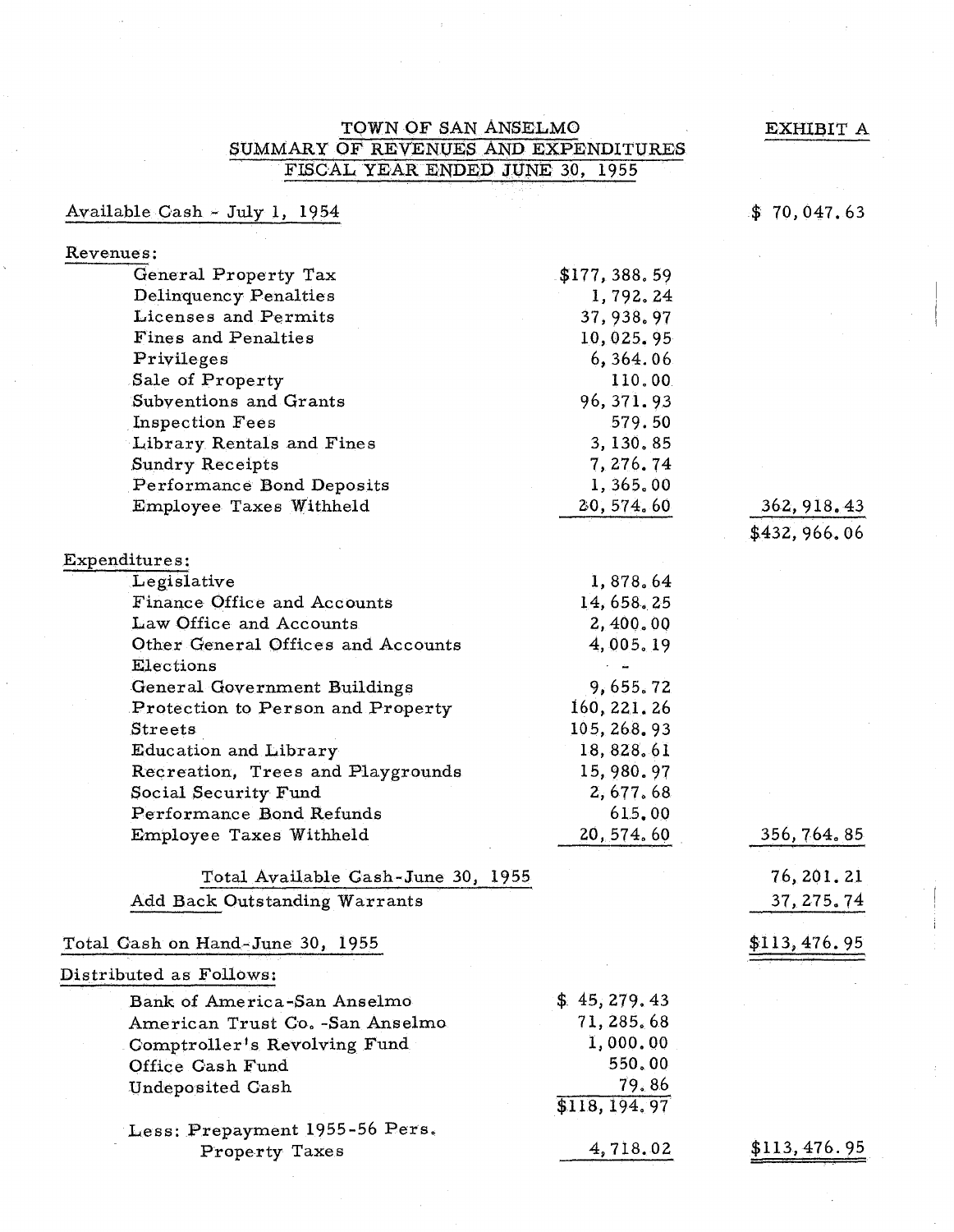EXHIBIT B

### TOWN OF SAN ANSELMO ANALYSIS OF REVENUES FISOAL YEAR ENDED JUNE 30, 1955

| General Property Tax                     |              |               |
|------------------------------------------|--------------|---------------|
| <b>Current Taxes</b>                     | \$173,989.74 |               |
| Delinquent Taxes, Penalties and Interest | 5,180.12     |               |
| Solvent Gredits from County              | 10.97        | \$179, 180.83 |
| Licenses and Permits                     |              |               |
| <b>Business Licenses</b>                 | 29, 124, 25  |               |
| Dog Licenses                             | 2,352.00     |               |
| Permits                                  | 6, 462.72    | 37, 938, 97   |
| <b>Court Fines and Penalties</b>         |              |               |
| Motor Vehicle                            | 3, 494, 95   |               |
| Penal Code #1463                         | 6,531.00     | 10,025.95     |
| Privileges                               |              |               |
|                                          |              |               |
| Franchises                               |              | 6,364.06      |
| Sale of Property                         |              | 110.00        |
| Subventions and Grants                   |              |               |
| From State - Liquor Licenses             | 8,014.32     |               |
| From State - Gasoline Taxes              | 39, 229. 29  |               |
| From State - Motor Vehicle in lieu tax   | 49, 128, 32  | 96, 371.93    |
| Inspection Fees                          |              | 579.50        |
| Library Rentals and Fines                |              | 3, 130, 85    |
| Sundry Receipts                          |              |               |
| Fire Damage Recoveries                   | 639.40       |               |
| <b>Civil Defense</b>                     | 1, 415.52    |               |
| Lot Burning                              | 843.45       |               |
| <b>Refund Insurance Premiums</b>         | 1,840.42     |               |
| Property Owners' Share of Hydrant Inst.  | 1,100.00     |               |
| <b>Rezoning Fees</b>                     | 550.00       |               |
| <b>Expense Refunds</b>                   | 887.95       | 7,276.74      |
| Performance Bond Deposits                |              | 1,365.00      |
| Trust Funds                              |              |               |
| Employees' Taxes Withheld                |              | 20, 574.60    |
|                                          |              | \$362, 918.43 |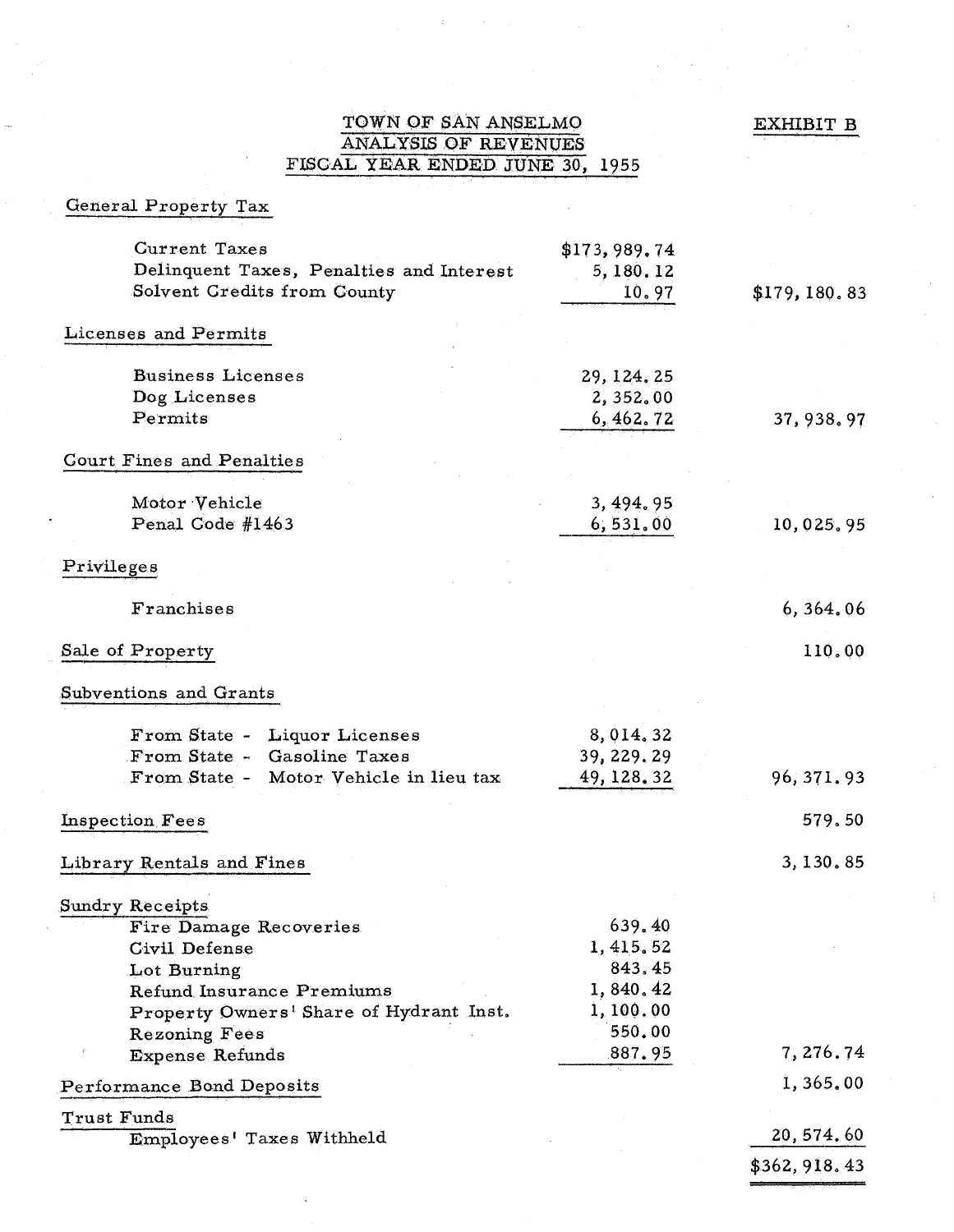| TOWN OF SAN ANSELMO                                         | EXHIBIT C              |                 |
|-------------------------------------------------------------|------------------------|-----------------|
| ANALYSIS OF EXPENDITURES                                    |                        |                 |
| FISCAL YEAR ENDED JUNE 30, 1955                             |                        |                 |
| Legislative                                                 |                        |                 |
| Printing Ordinances, Office Supplies, etc.                  |                        | 1,878.64<br>\$. |
|                                                             |                        |                 |
| <b>Finance Office and Accounts</b>                          |                        |                 |
| Comptroller                                                 | \$<br>5,640.00         |                 |
| Special Auditing and Accounting                             | 850.00                 |                 |
| Treasurer                                                   | 300.00                 |                 |
| Tax Collector, including Deputies                           | 7, 868. 25             | 14, 658, 25     |
| Law Offices and Accounts                                    |                        |                 |
| <b>City Attorney</b>                                        |                        | 2,400.00        |
|                                                             |                        |                 |
| Other General Officers and Accounts<br><b>Civil Service</b> | 78.00                  |                 |
| City Dues                                                   | 437.50                 |                 |
| <b>Civilian Defense</b>                                     | 1,729.69               |                 |
| Gensus                                                      | 1,760.00               | 4,005.19        |
|                                                             |                        |                 |
| General Government Buildings                                |                        |                 |
| City Hall Furnishing and Repairs                            | 4,044.78               |                 |
| General Expenditure                                         | 2,960.81               |                 |
| Telephone                                                   | 2,650.13               | 9.655.72        |
| Protection to Person and Property                           |                        |                 |
| <b>Police Department</b>                                    | 72,798.89              |                 |
| Fire Department                                             | 73, 417.17             |                 |
|                                                             | 648.00                 |                 |
| Inspection                                                  | 2, 208, 50             |                 |
| Payment to County for Pound Service                         | 11, 148.70             | 160, 221, 26    |
| Insurance                                                   |                        |                 |
| Streets                                                     |                        |                 |
| Engineering                                                 | 1,035.20               |                 |
| Construction                                                | 20, 173. 20            |                 |
| Maintenance                                                 | 37,017.84              |                 |
| Acquisition                                                 | 23,902.00              |                 |
| Legal                                                       | 7,600.00               |                 |
| Lighting                                                    | 15,540.69              | 105, 268, 93    |
| Education                                                   |                        |                 |
| Library                                                     |                        | 18,828.61       |
|                                                             | <b>Garried Forward</b> | \$316, 916.60   |

 $\hat{\vec{r}}$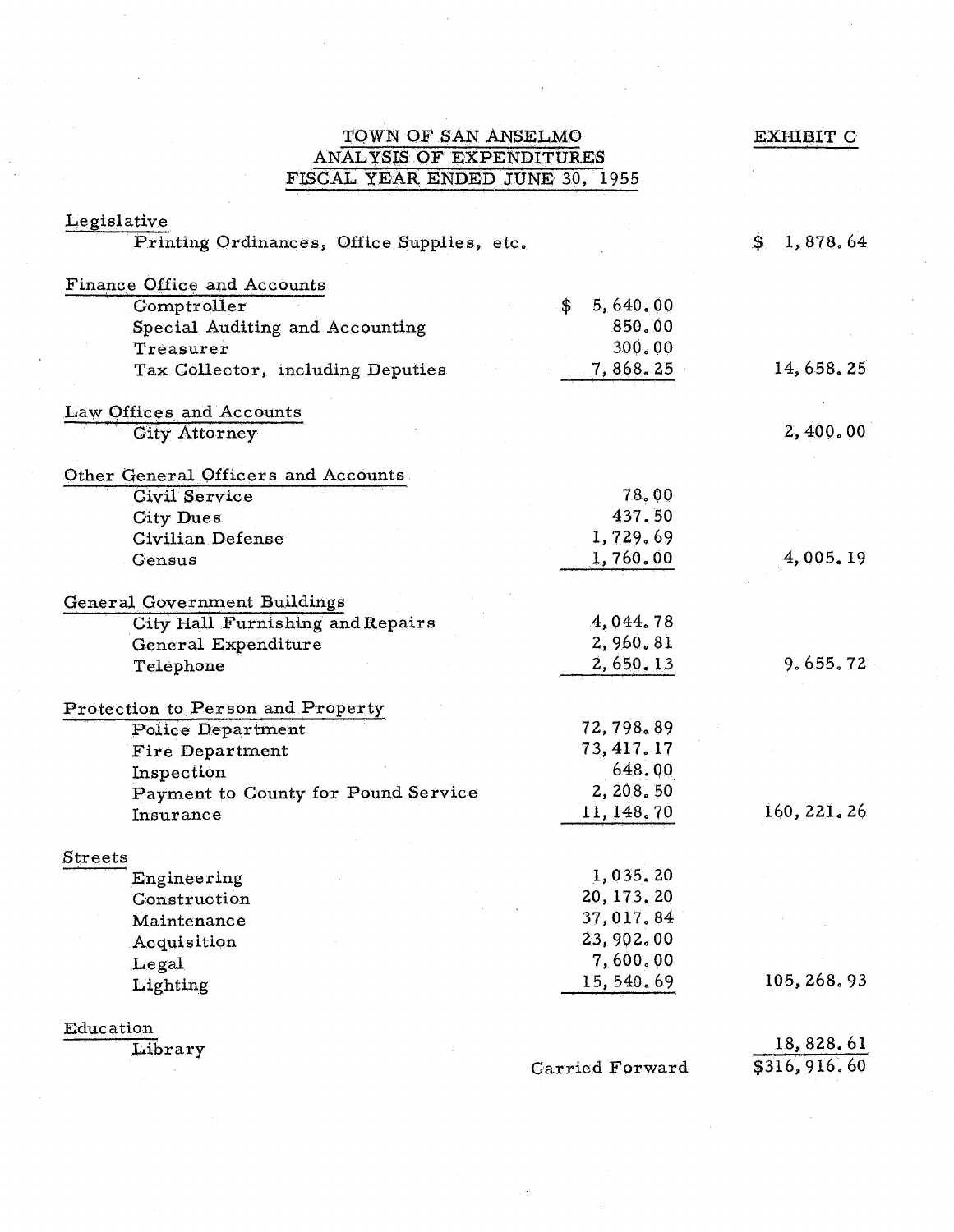# EXHIBIT C (2)

# TOWN OF SAN ANSELMO ANALYSIS OF EXPENDITURES FISCAL YEAR ENDED .JUNE 30, 1955

|                                                      | <b>Carried Forward</b> | \$316, 916.60 |
|------------------------------------------------------|------------------------|---------------|
| Recreation                                           |                        |               |
| Park Improvements                                    | 6,788.38<br>\$         |               |
| Maintenance and Operation - Parks<br>and Playgrounds | 9, 192. 59             | 15,980.97     |
| Social Security Taxes                                |                        | 2,677.68      |
| Performance Bond Refunds                             |                        | 615.00        |
| Trust Funds                                          |                        |               |
| Employee Taxes Withheld                              |                        | 20, 574, 60   |
| TOTAL EXPENDITURES                                   |                        | \$356,764.85  |